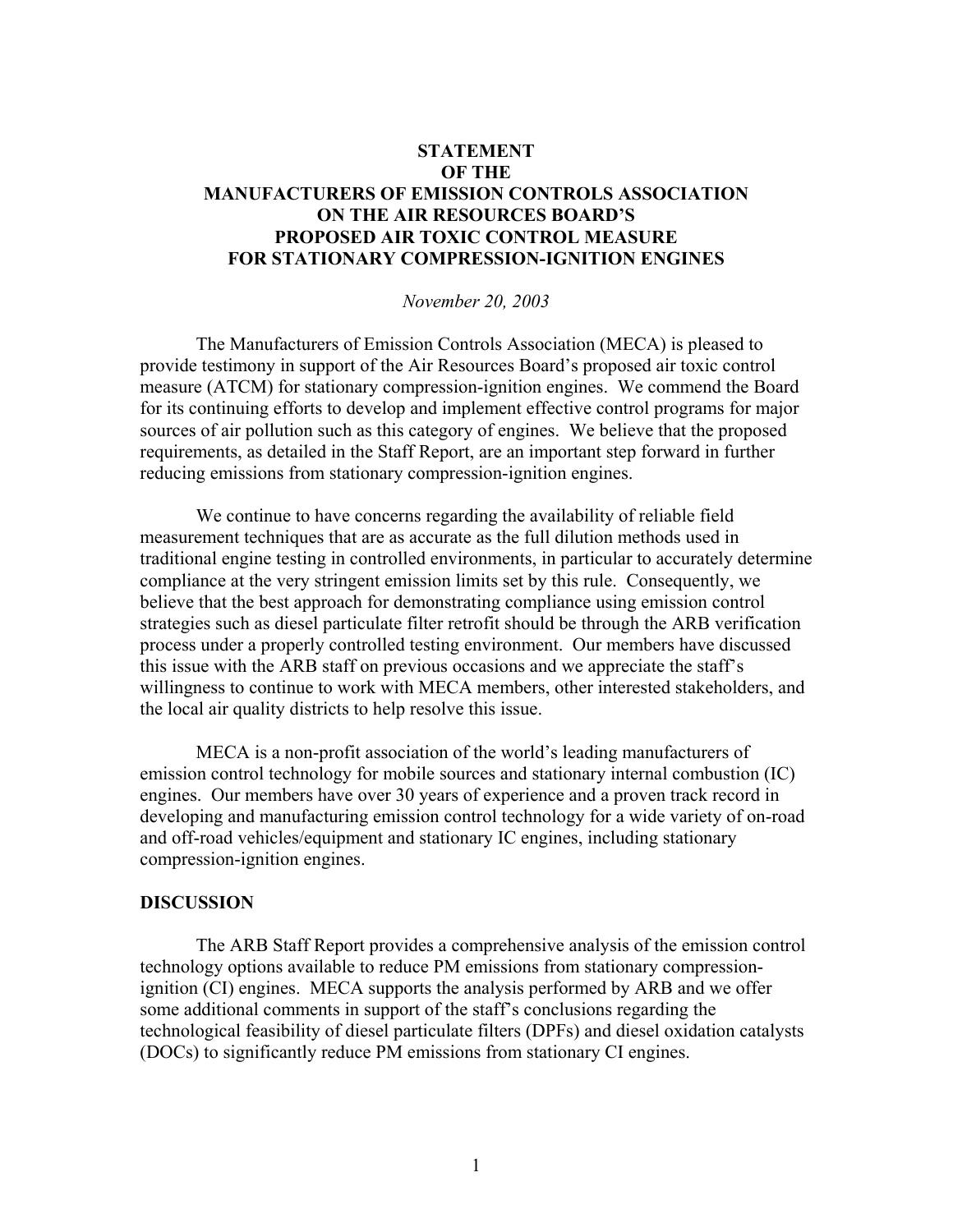#### *Technologies to Reduce Diesel PM Emissions*

Diesel particulate filters (DPFs) are commercially available today and have been successfully used in many applications, including stationary CI engines. High efficiency DPF technology can reduce PM emissions by up to 90 percent or more, ultra-fine carbon particles by up to 99+ percent and, depending on the system design, toxic HC emissions by up to 80 percent or more. Worldwide, over 1000 DPFs have been installed on stationary diesel engines. The development and application of emission control strategies for stationary diesel engines has been facilitated by the significant experience gained in applying these technologies to mobile sources. Over 100,000 on-road heavy-duty vehicles worldwide and in excess of 500,000 diesel passenger cars in Europe have been equipped with this technology. For nonroad engines, DPFs have been successfully installed and used on mining, construction, and materials handling equipment, as well as a smaller number of ferries and locomotives. DPF technology is also projected to be utilized on highway heavy-duty diesel engines sold in the U.S. beginning with the 2007 model year. Indeed, DPFs are currently available on selected on-road diesel vehicles in the U.S., Europe, and Asia. Also, a growing number of different filter system designs and strategies – both passive and active – are emerging.

Diesel oxidation catalysts (DOCs) are capable of reducing PM emissions typically in the range of 20 to 40 percent and can reduce toxic HC emissions by up to 70 percent or more. In the U.S., over 500 stationary diesel engines have been outfitted with DOCs. In addition, DOCs have been used in retrofit applications for mobile sources for over 30 years. Over 100,000 on-road vehicles and 250,000 off-road vehicles and equipment have been retrofitted with DOCs. In addition, over 50 million light-duty vehicles in Europe and over three million trucks and buses in the U.S. have been equipped with DOCs as original equipment.

Also, we agree with the ARB staff that the availability of CARB diesel fuel (i.e., 15 ppm sulfur diesel fuel) will be critical in order to meet the proposed PM reduction requirements.

# *Emission Standards and Implementation Schedule*

 MECA believes the proposed diesel PM reduction requirements for both new and in-use stationary CI engines are reasonable and will help achieve the 80 percent reductions in PM emissions by 2020 estimated by ARB in the Staff Report. Regarding the effective dates, MECA believes ARB's proposal sets out a reasonable timetable for implementation of the ATCM.

# *Test Method*

As noted above, the primary concern of MECA members is the challenge of finding a reliable field measurement technique to use in demonstrating compliance at the